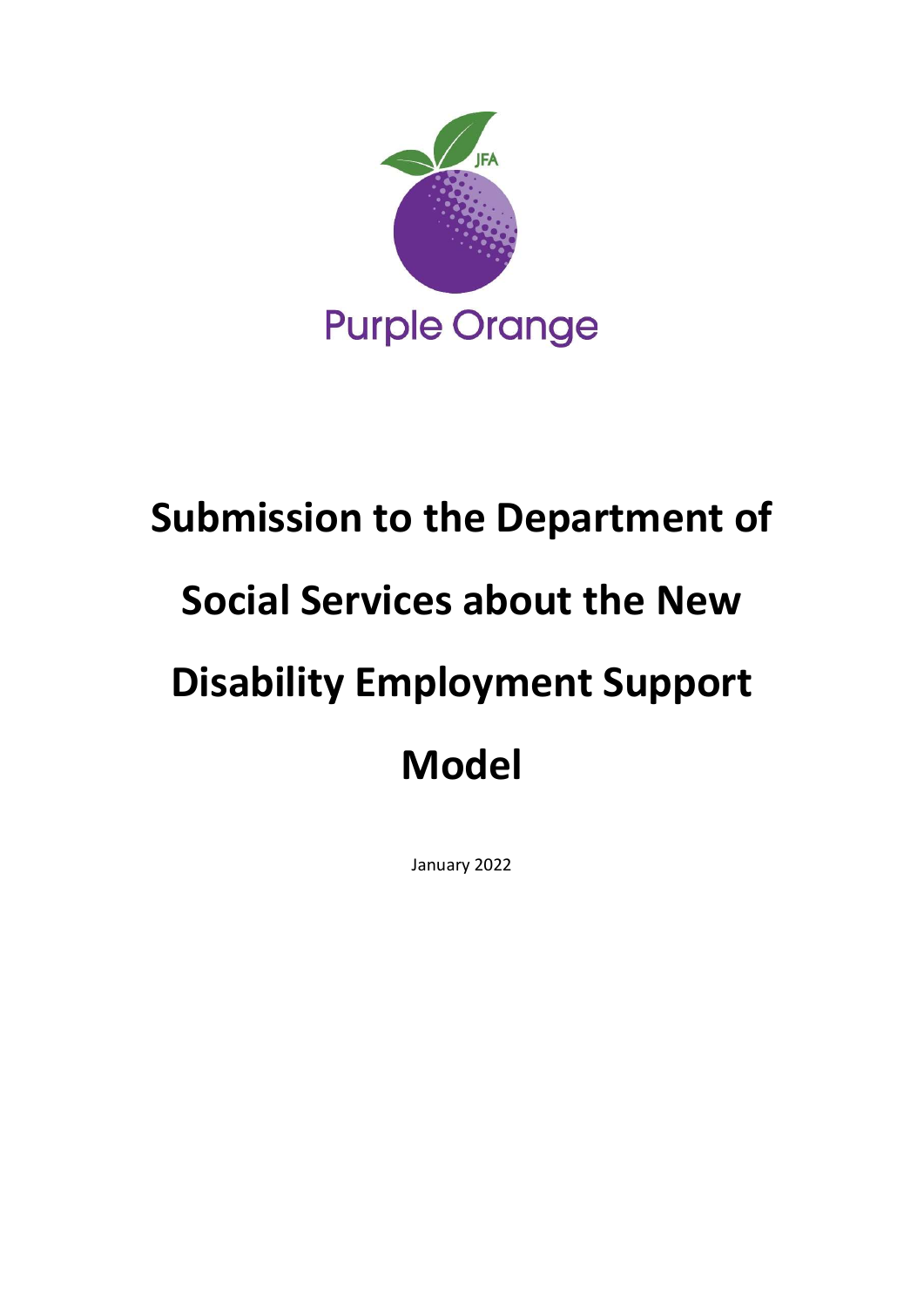# About the Submitter

JFA Purple Orange is an independent, social-profit organisation that undertakes systemic policy analysis and advocacy across a range of issues affecting people living with disability and their families.

Our work is characterised by co-design and co-production, and includes hosting a number of user-led initiatives.

Much of our work involves connecting people living with disability to good information and to each other. We also work extensively in multi-stakeholder consultation and collaboration, especially around policy and practice that helps ensure people living with disability are welcomed as valued members of the mainstream community.

Our work is informed by a model called Citizenhood.

JFA Purple Orange 104 Greenhill Road Unley SA 5061 AUSTRALIA Telephone: + 61 (8) 8373 8333 Fax: + 61 (8) 8373 8373 Email: admin@purpleorange.org.au Website: www.purpleorange.org.au Facebook: www.facebook.com/jfapurpleorange

# **Contributors**

Tracey Wallace, Team Leader, Policy and Projects Cathy Cochrane, Policy and Research Leader Robbi Williams, Chief Executive Officer

# Acknowledgments

JFA Purple Orange would like to thank members of the disability community who participated in a face-to-face focus group about their experiences with the DES system in December 2021. This submission is based on this feedback.

2 © January 2022 Julia Farr Association Inc.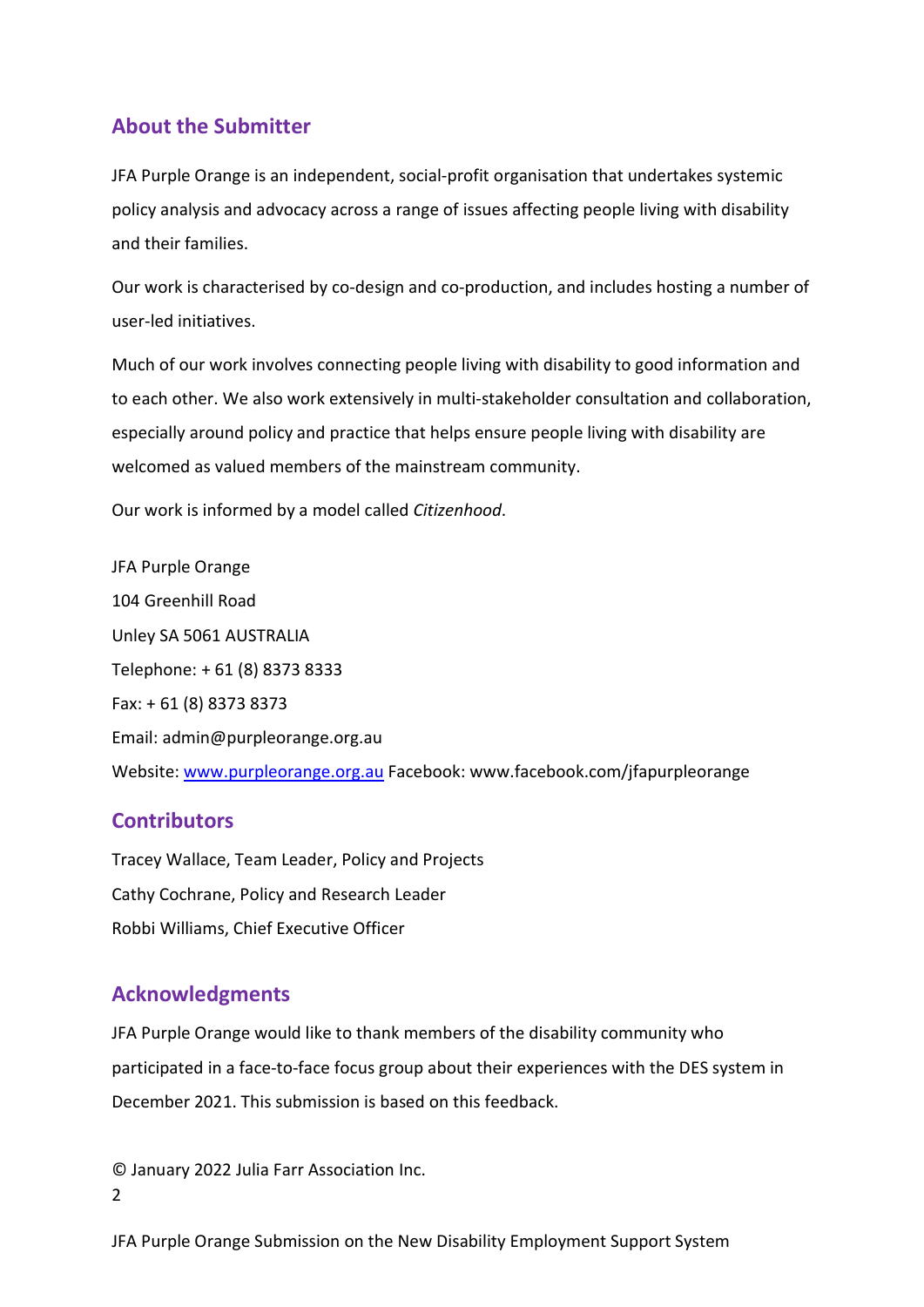# **Contents**

| 1.               |      |                                                                        |  |  |
|------------------|------|------------------------------------------------------------------------|--|--|
| 2.               |      |                                                                        |  |  |
| 3.               |      |                                                                        |  |  |
|                  | 3.1. |                                                                        |  |  |
|                  | 3.2. |                                                                        |  |  |
|                  | 3.3. |                                                                        |  |  |
|                  | 3.4. |                                                                        |  |  |
| 4.               |      |                                                                        |  |  |
|                  | 4.1. |                                                                        |  |  |
|                  | 4.2. |                                                                        |  |  |
|                  | 4.3. |                                                                        |  |  |
|                  | 4.4. | Provision of equipment, assistive technology, and technical support 13 |  |  |
|                  | 4.5. |                                                                        |  |  |
| 5.               |      |                                                                        |  |  |
|                  | 5.1. |                                                                        |  |  |
|                  | 5.2. |                                                                        |  |  |
|                  | 5.3. |                                                                        |  |  |
|                  | 5.4. |                                                                        |  |  |
|                  | 5.5. |                                                                        |  |  |
|                  | 5.6. |                                                                        |  |  |
| 5.6.1.<br>5.6.2. |      |                                                                        |  |  |
|                  |      |                                                                        |  |  |
|                  | 5.7. |                                                                        |  |  |
| 6.               |      |                                                                        |  |  |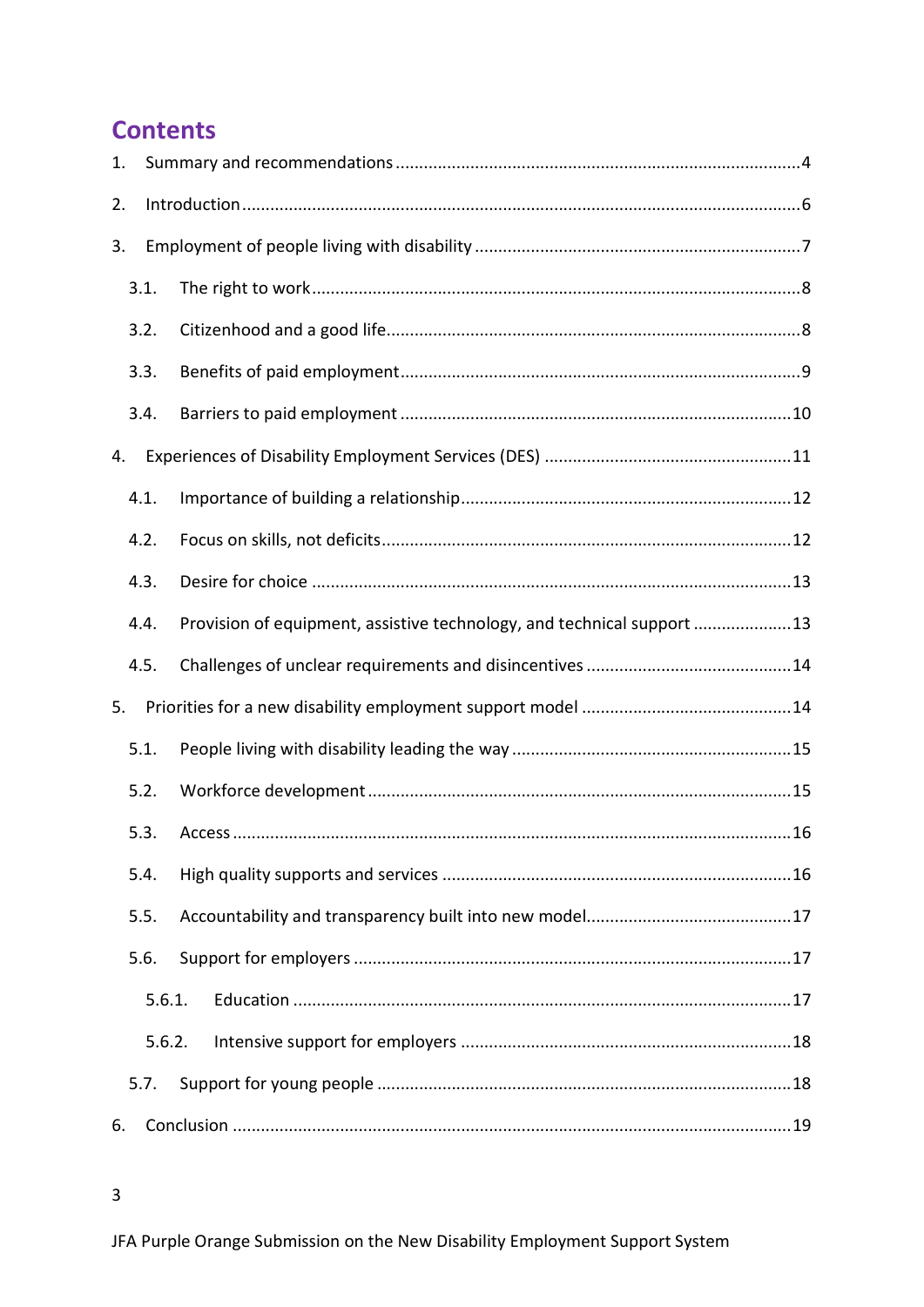# 1. Summary and recommendations

JFA Purple Orange welcomes the public consultation on the development of the new disability employment support program and the opportunity to work together to improve employment outcomes for people living with disability. Ensuring the voices of people living with disability are front and centre in this reform will be critical to its success. While this consultation as a step towards this, further engagement is needed to ensure people living with disability are in key decisions making roles as this reform is developed, implemented and monitored.

#### We recommend:

Recommendation 1: The new disability employment support model should be accompanied by a fully-funded comprehensive long-term strategy to break-down barriers, educate employers, and support the employment of people living with disability across the mainstream jobs market.

Recommendation 2: Consideration should be given to how Disability Support Pension rules can be reformed to better support people to join the workforce in line with the employment outcomes sought by Australia's Disability Strategy 2021-31 and 'Employ My Ability'.

Recommendation 3: The new disability employment support model should ensure that each person receiving support is allocated a specific support person and that resources are provided to support developing strong consistent relationships built on mutual understanding.

Recommendation 4: The new disability employment support model should ensure that appropriate support continues following the start of employment.

Recommendation 5: The new disability employment support model should ensure that people living with disability are being supported to pursue their chosen career path. This may include funding incentives for outcomes other than just employment placements.

Recommendation 6: The new disability support model should continue to allow each person to select a support provider of their choice.

4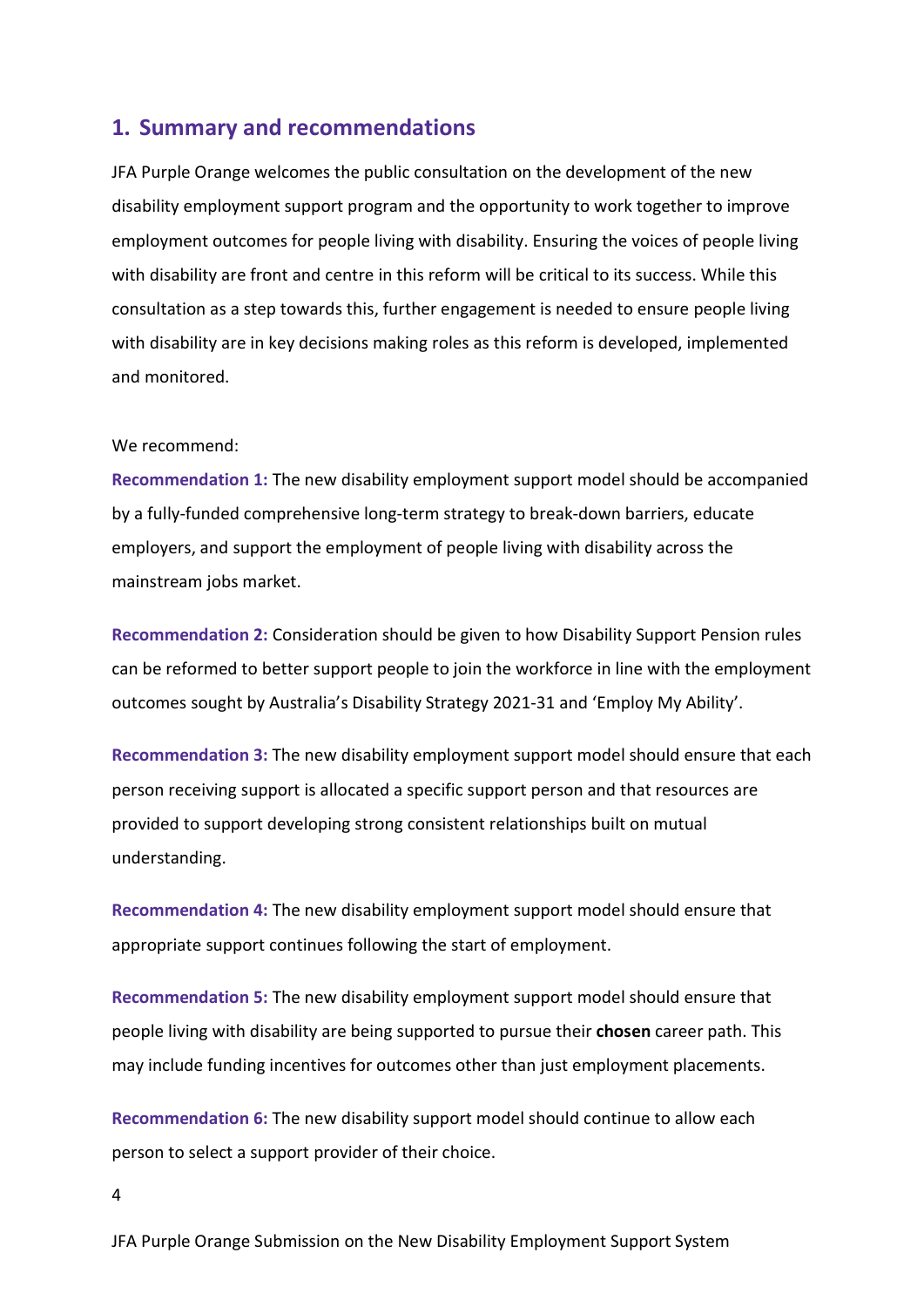Recommendation 7: The new disability employment support model should provide a more streamlined approach to support, that does not require the application for funding from multiple agencies.

Recommendation 8: The new disability employment support model should have consideration to other systems that people living with disability interact with to reduce administrative burden and employment disincentives.

Recommendation 9: Establish an advisory/oversight group comprising of people living with disability to be key decision makers throughout the development and implementation of the new disability employment support system.

Recommendation 10: The new disability employment support model should require funded providers to meet minimum employment targets for employees living with disability.

Recommendation 11: The new disability employment support model should require staff working in the sector to undertake training that is developed by people living with disability.

Recommendation 12: The new disability employment support model should be accessible for any person living with disability.

Recommendation 13: The new disability employment support model should measure quality of outcomes, rather than just count outcomes.

Recommendation 14: A review of the effectiveness of wage subsidies in driving quality outcomes should be undertaken.

Recommendation 15: The new disability employment support model should include training and support for employers, designed and delivered by people living with disability.

Recommendation 16: The new disability employment support model should include targeted supports for young people living with disability transitioning from school, higher education or training into employment.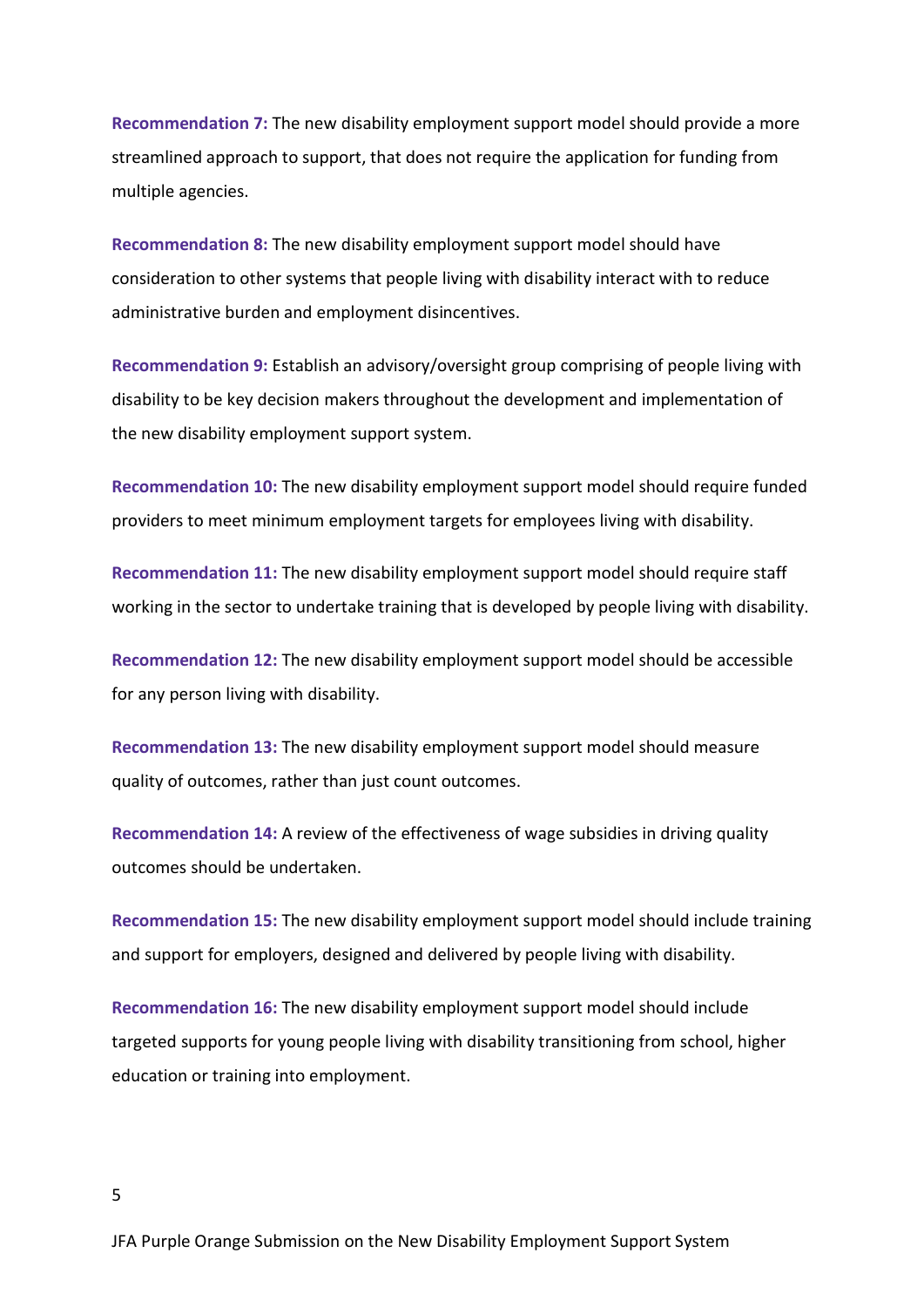# 2. Introduction

6

JFA Purple Orange is grateful for the opportunity to provide this submission to the Department of Social Services consultation regarding a new disability employment support model.

Disability Employment Services (DES) is the current Commonwealth Government program to support people living with disability, illness, or injury to find and maintain employment. It will end on 30 June 2023 and the government is presently considering options for a new approach to replace DES. We welcome the government's commitment to consulting widely throughout the development process and to ensuring that people living with disability are placed at the centre of the new model.

We note that the new model will be implemented alongside the new employment services model for jobseekers receiving government income support, which replaces Jobactive from 1 July 2022. There will no doubt be lessons to learn from that reform program that can inform the design and implementation of the new disability employment support model, however at the time of preparing this submission these insights are not yet known.

We are currently running an ILC project that involves working with employers to increase the confidence and capacity to employ people living with disability. Through this work, we have established partnerships with DES providers, employers and training organisations to create opportunities in various industries. This work has provided us with unique insights around the supports needed for successful outcomes.

Furthermore, throughout our work, JFA Purple Oranges has the privilege of hearing from people in our community living with diverse disabilities and experiencing a range of life circumstances. In preparing this submission, we conducted a focus group on employment with eight people living with disability with experience with the DES system.

These contributions, together with those we have obtained during a range of other consultations, inform this submission and provide valuable insights into the experiences of those for whom the effectiveness of the new disability employment support model will be critical.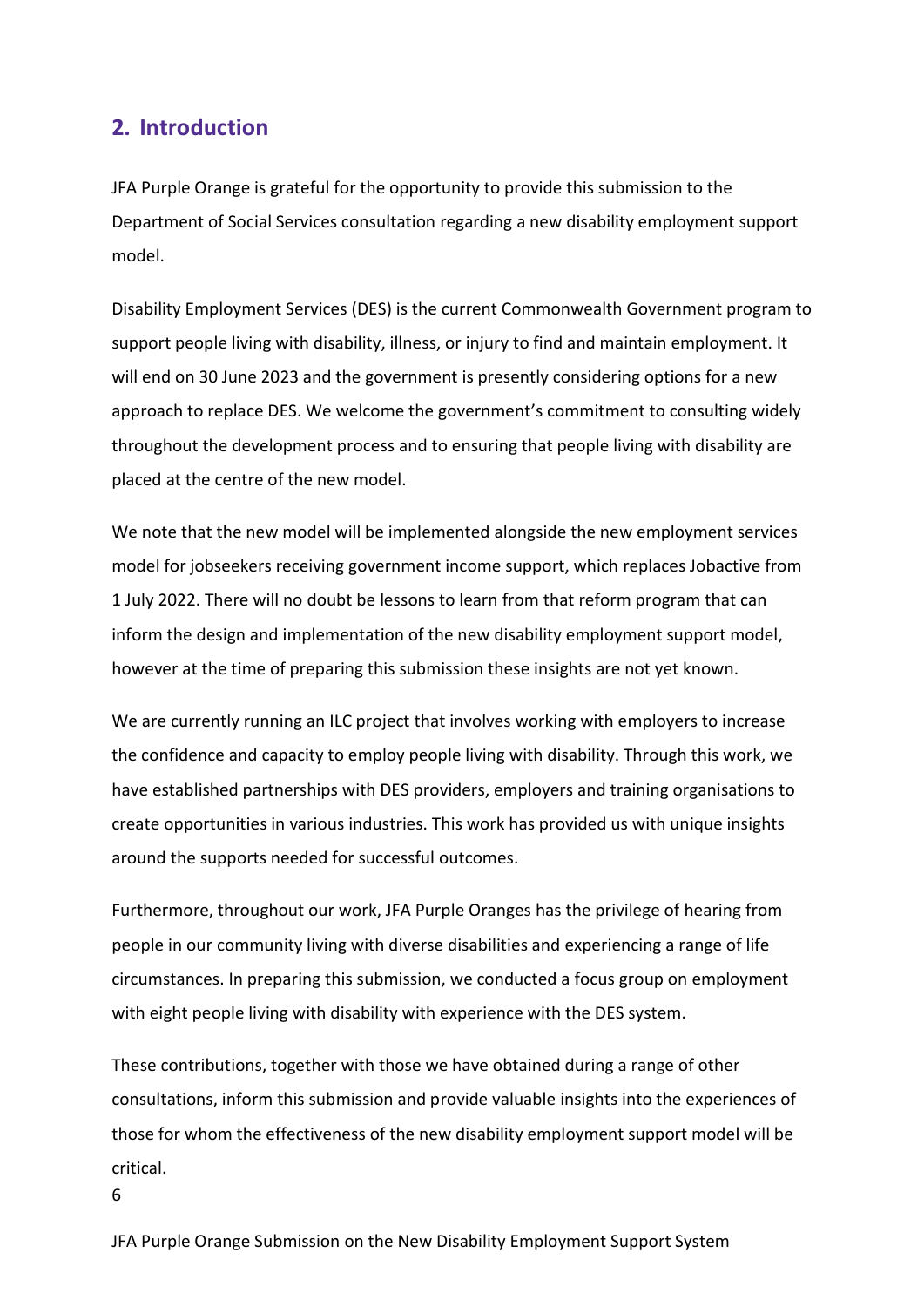# 3. Employment of people living with disability

Australians living with disability are underrepresented in the workforce. According to the Australian Bureau of Statistics (ABS), the workforce participation rate for working age people living with disability was 53.4 per cent in 2018 compared to 84.1 per cent for people without disability.<sup>1</sup> ABS data also indicates that employed people living with disability experience high levels of unfair treatment and discrimination at work, with 45.2 per cent reporting being targeted by an employer and 42 per cent by their work colleagues.<sup>2</sup> These statistics represent a huge missed opportunity in terms of the individual, community, and economic benefits that would be gained from more fully including all Australians in the workforce.

Australia's Disability Strategy 2021-2031 and the associated Disability Employment Strategy entitled 'Employ My Ability' reflect the need to improve employment outcomes for people living with disability. Employment and financial security have been elevated to the first Outcome Area in the 2021-2031 strategy, with three policy priorities identified:

- 1. Increase employment of people with disability
- 2. Improve the transition of young people with disability from education to employment
- 3. Strengthen financial independence of people with disability<sup>3</sup>

Through the strategy, all levels of government in Australia have committed to successfully delivering on these policy priorities over the next decade of the strategy and the effectiveness of the new disability employment support model will be critically important in this endeavour.

<sup>&</sup>lt;sup>1</sup> Australian Bureau of Statistics (ABS), 'Disability and the labour force', 24 July 2020. Available at https://www.abs.gov.au/articles/disability-and-labour-force (accessed 13 July 2021).  $<sup>2</sup>$  Ibid.</sup>

<sup>&</sup>lt;sup>3</sup> Commonwealth of Australia, Australia's Disability Strategy 2021-2031, 2021, pp.7-8. Available at https://www.disabilitygateway.gov.au/sites/default/files/documents/2021-11/1786-australias-disability.pdf (accessed 28 January 2022).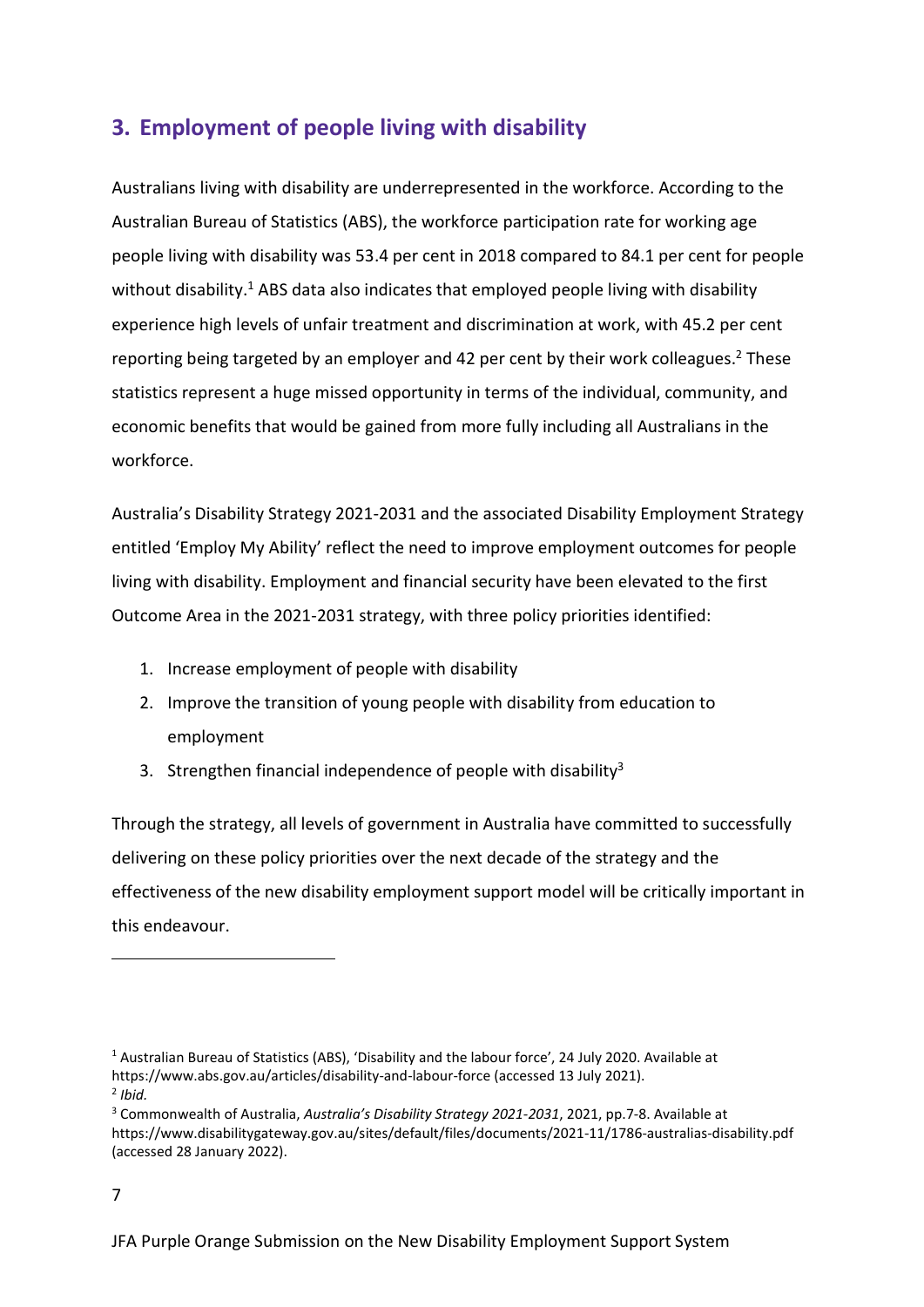#### 3.1. The right to work

The United Nations Convention on the Rights of Persons with Disabilities (UNCRPD), ratified by Australia in 2008, states that all people living with disability have the right "to work, on an equal basis with others; this includes the right to the opportunity to gain a living by work freely chosen or accepted in a labour market and work environment that is open, inclusive and accessible to persons with disabilities" (Article 27). Australia's ratification of the UNCRPD comes with responsibilities to ensure that people living with disability have a fair go in the labour market, are supported within their workplaces, and do not experience any form of discrimination, be it, in recruitment processes, pay and conditions, accessibility in work environments, career advancement, or health and safety.

To date, Australia's progress in fulfilling its obligations under the UNCRPD regarding employment has been slow. In particular, the UN Committee on the Rights of Persons with Disabilities, which monitors the implementation of the UNCRPD, is concerned about the very low workforce participation rates of women living with disability, First Nations people living with disability, and people from culturally and linguistically diverse backgrounds living with disability.<sup>4</sup>

# 3.2. Citizenhood and a good life

JFA Purple Orange believes that paid meaningful employment is fundamental to living a good life. A good life largely depends on the availability of life chances – the assets and opportunities available to a person. The 'Model of Citizenhood Support'<sup>5</sup> sets out a framework for how people can be supported to build their chances of a good life and maximise their Citizenhood. Given the impact of a living wage on a person's life chances the presence of sustainable waged employment is critical.

<sup>4</sup> Committee on the Rights of Persons with Disabilities, 'Concluding observations on the combined second and third periodic reports of Australia,' 15 October 2019. Available at https://undocs.org/CRPD/C/AUS/CO/2-3 (accessed 28 January 2022).

<sup>&</sup>lt;sup>5</sup> R. Williams, 'Model of Citizenhood Support', 2nd edition, 2013, Julia Farr Association Inc, Unley South Australia.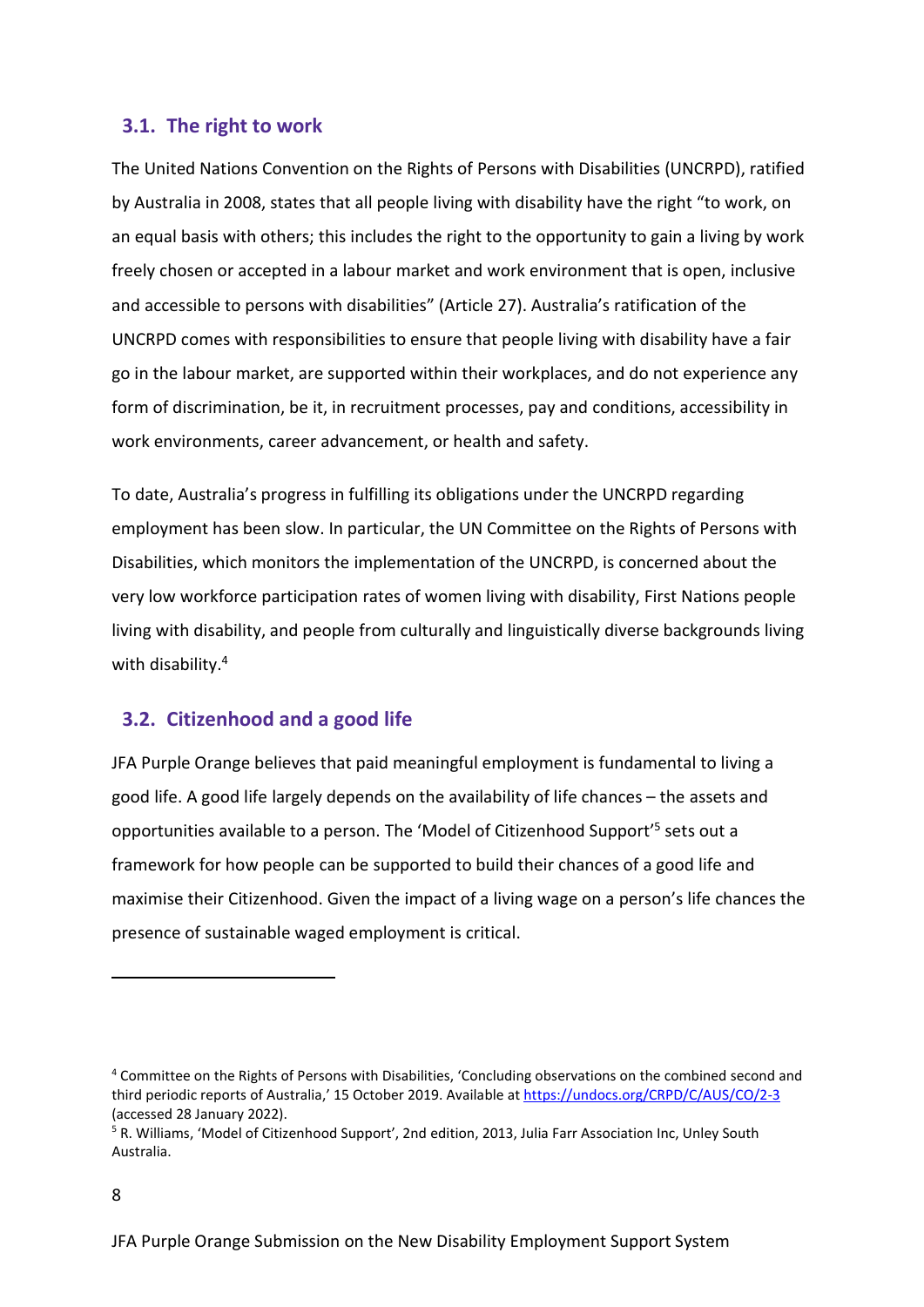The Model provides a comprehensive contextual framework for organising policy and practice in support of people living with disability. It asserts that our life chances comprise four different, interrelated, types of assets we can call upon, termed the Four Capitals. These are: Personal Capital (how the person sees herself/himself), Knowledge Capital (what the person knows and can apply), Material Capital (money and the tangible things in our lives) and Social Capital (having people in our lives whom we know and know us). These capitals apply to any person and can reveal what types of investment and assistance might be helpful for someone to build a good life for themselves. It is worth noting that typically each of these assets is advanced when a person is employed – and diminished or hindered when a person is unemployed.

The concept of Citizenhood is not to be confused with the concept of Citizenship, which is a much narrower static construct typically referring to membership of a country.

#### 3.3. Benefits of paid employment

Meaningful paid work is the optimal pathway to Personal Material Capital. Indeed, earning a living wage is the primary way most people maintain and grow their Personal Material Capital. Therefore, meaningful paid employment is a powerful way to advance a person into a life of active Citizenhood. We should support all people to take advantage of this pathway to Capital and take care to avoid practices and policy settings that diminish a person's access to mainstream paid employment that provides a living wage. While often well-intentioned, separate 'special' workplace settings serve to undermine Capital, reduce mainstream community participation, and make people living with disability less visible within broader society.

In our experience, people living with disability are eager to find suitable paid employment opportunities, although some tell us that they have become disillusioned with the current systems in place and have given up looking.

More broadly, there are significant opportunities to increase Australia's national productivity and economic output if people living with disability are welcomed and supported to fully engage with the workforce.

9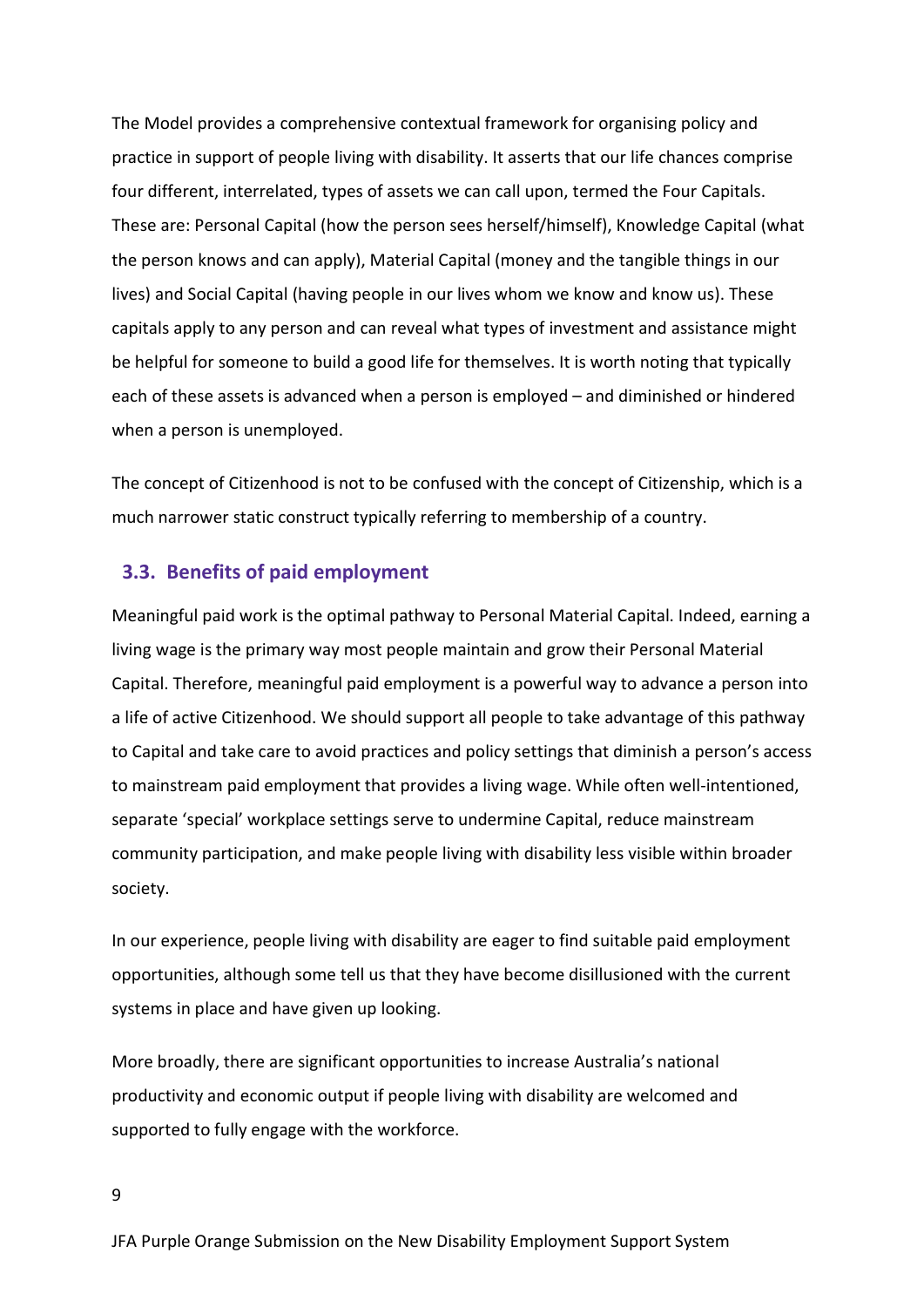# 3.4. Barriers to paid employment

It must always be kept front of mind that many people living with disability encounter significant barriers in undertaking employment. These may relate to the challenges associated with a disability, but are more often the result of inaccessibility, discrimination, or unadaptable or inflexible workplace practices.

People living with disability may experience pain, fatigue, or 'flare ups' associated with a disability creating challenges for sustaining work hours. A person living with disability shared their experience with us:

It's very hard to work when you are disabled. It took me three hours to get ready. Then I was too tired when I got home to cook. I could not work consecutive days as I needed a rest to recover and could never work full days.

Additionally, the episodic or fluctuating nature of many disabilities is often misunderstood. Generic or standardised solutions may be inappropriate and ineffective for most people.

Furthermore, there are a range of barriers to employment that impede Australians living with disability from gaining mainstream employment with a genuine living wage in Australia. These include (but are not limited to):

- Lack of suitable positions available that accommodate needs associated with disability and/or medical conditions
- Discrimination in hiring
- Employers being unaware of how position descriptions are formulated to exclude potential candidates who live with disability
- Employer and workforce attitudes
- Low expectations leading to employers only offering positions below a person's skill level and qualifications
- Inability to get a 'foot in the door' to kick-start a career through demonstrating a person's value and contribution to an employer
- Lack of ongoing flexibility in when and where tasks are completed to accommodate the unpredictable nature of pain, fatigue and 'flare-ups'
- Inability to physically access premises

10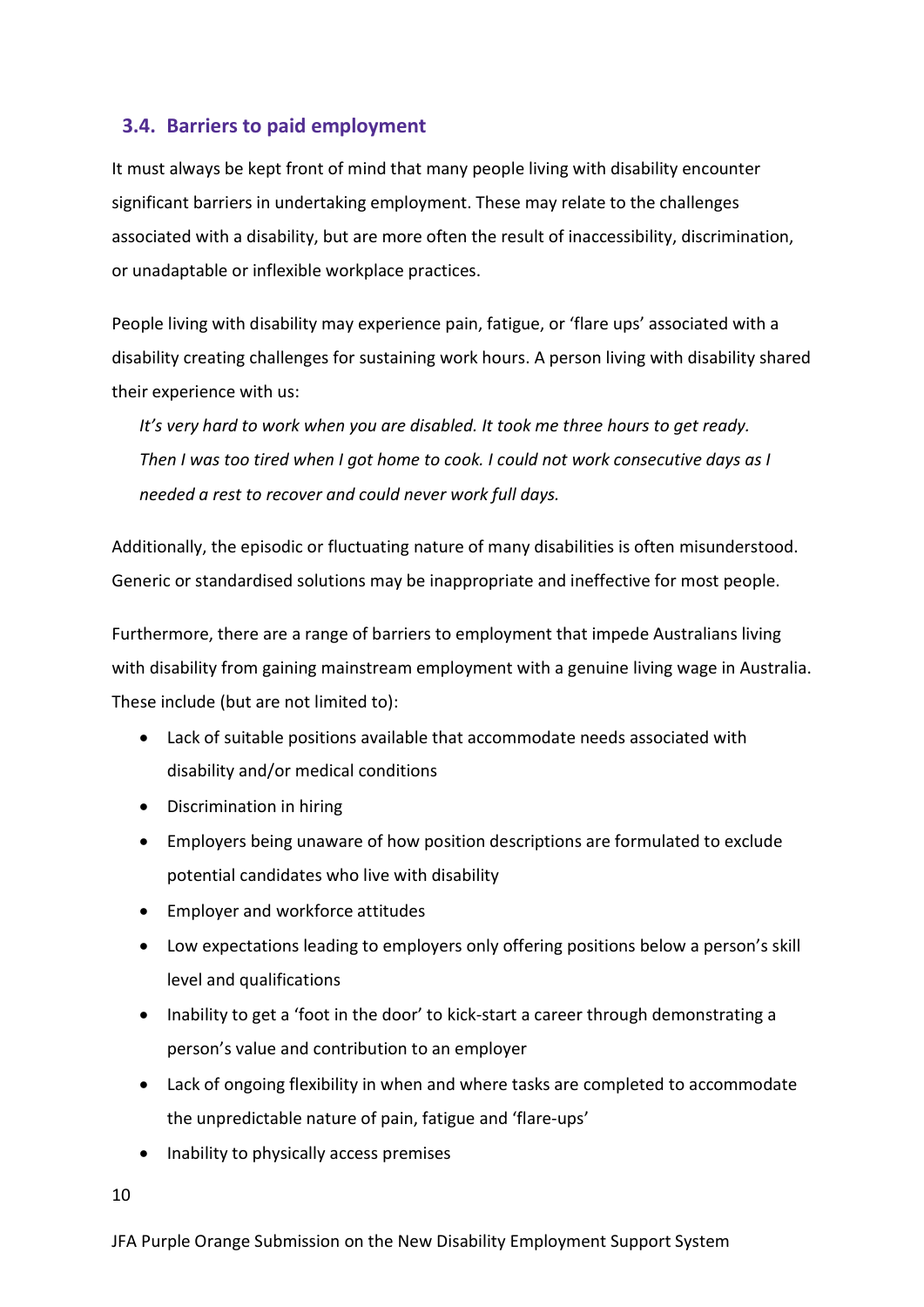- The reduction in DSP payments when work is undertaken with the current thresholds being too low to incentivise seeking paid work opportunities
- Fear of losing future access to DSP or breaking the rules about hours worked
- Lack of access to affordable accessible housing and other basic essentials of life
- Lack of coordination and communication between disparate services

A number of participants in our consultations have suggested to us that greater accountability for employment outcomes needs to rest with employers rather than people living with disabilities. Barriers resulting from employer attitudes are summarised in the following two statements:

- 1. [There is a] lack of workplace education about the value people with disabilities can offer roles and organisations.
- 2. Physical and attitudinal barriers are CONSTANT. Stop telling people with disability what to do to get jobs and start properly educating employers.

Recommendation 1: The new disability employment support model should be accompanied by a fully-funded comprehensive long-term strategy to break-down barriers, educate employers, and support the employment of people living with disability across the mainstream jobs market.

Recommendation 2: Consideration should be given to how Disability Support Pension rules can be reformed to better support people to join the workforce in line with the employment outcomes sought by Australia's Disability Strategy 2021-31 and 'Employ My Ability'.

# 4. Experiences of Disability Employment Services (DES)

DES commenced on 1 March 2010 and is Australia's main program of support for people living with disability, illness, or injury to find and maintain employment. Throughout its history, the program has undergone many reviews and changes. It is administered by the Department of Social Services under the Disability Services Act 1986 and costs more than \$1.4 billion per year. The experiences and outcomes of this program over more than a decade provide valuable insights into what works and what does not work, thereby offering important direction for the development of an effective replacement model. From our experiences in working with people living with disability and employers, there are more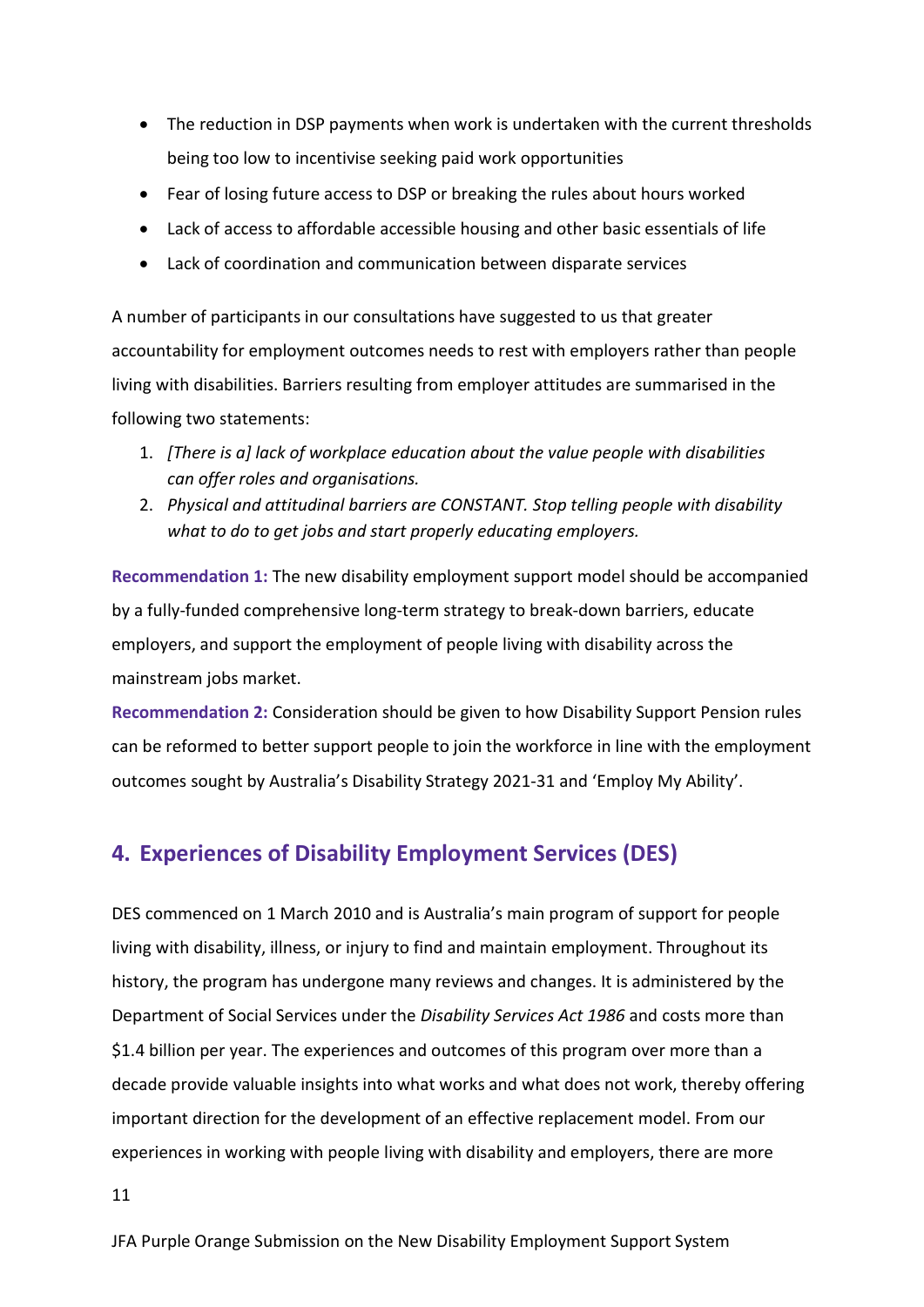negative experiences shared in respect to the supports provided by DES providers, than positive. These experiences, along with ideas for change are detailed below.

#### 4.1. Importance of building a relationship

Participants in our employment focus group conducted in late 2021 spoke about the importance of a person-centred service and of building a strong relationship with the DES staff member who is providing support. The more consistent this relationship is, the greater the understanding of a person's skills and needs that can be developed. Having to retell your story repeatedly to different people can be exhausting. Participants appreciated being able to "get to know one person" and to "have a unique relationship with a support agency." This type of supportive relationship can also facilitate an open and transparent dialogue when changes occur, such as a change in the assessment of capacity.

However, not all DES providers are currently providing one-to-one support. A participant also spoke about a lack of follow-up and ongoing support after getting a job. One participant suggested having a support person attend their new job with them could help improve outcomes.

Recommendation 3: The new disability employment support model should ensure that each person receiving support is allocated a specific support person and that resources are provided to support developing strong consistent relationships built on mutual understanding.

Recommendation 4: The new disability employment support model should ensure that appropriate support continues following the start of employment.

#### 4.2. Focus on skills, not deficits

People living with disability have so much to offer to employers. However, some participants felt that the current system focuses too much on deficits and ensuring that quotas are filled instead of a person's skills, potential, and chosen career path. In some cases, people felt "*pushed*" into jobs that may not be appropriate for them. Others reflected on the fact that some DES providers are "still pushing people into sheltered workshops." A greater focus on matching people to positions could improve outcomes. Among

12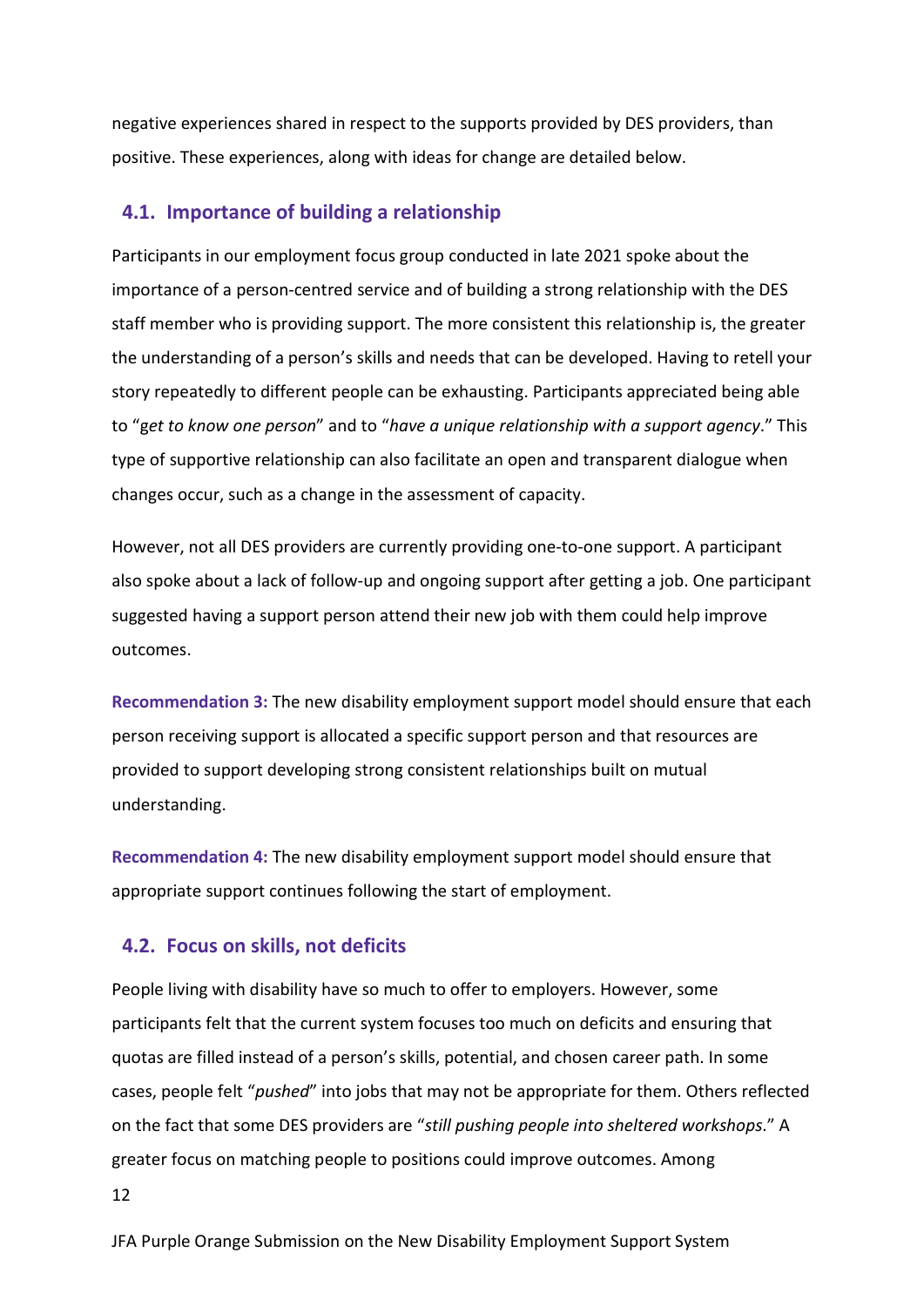participants, there was a consensus about treating each person as an individual and avoiding one-size-fits-all approaches. Likewise, the need to listen to a person and understand their unique skills and goals was highlighted as a way to create more sustainable outcomes.

There is currently no support for those who would like to be self-employed or create a micro-enterprise. Others noted the absence of support for internships and placements that can assist a person to understand the requirements of a position and help build a relationship with an employer. Additionally, volunteering is not properly recognised within the DES.

Recommendation 5: The new disability employment support model should ensure that people living with disability are being supported to pursue their chosen career path. This may include funding incentives for outcomes other than just employment placements.

#### 4.3. Desire for choice

Participants discussed the advantages of being able to choose a DES provider, which "gives you control over your life." However, some participants felt that the opportunities and support provided was not tailored to each person individually. A participant noted that people living with disability often face societal attitudes that suggest "we should be happy with what we are given" rather than enjoying the same choices as non-disabled people.

Recommendation 6: The new disability support model should continue to allow each person to select a support provider of their choice.

#### 4.4. Provision of equipment, assistive technology, and technical support

Where a person requires equipment or assistive technology in order to pursue an employment opportunity it is essential that these are made readily available, together with appropriate technical support in case of breakdown or malfunction.

Likewise, some participants required changes to the work environment, such as lighting, temperature, or space, and greater support is needed to ensure these modifications are

13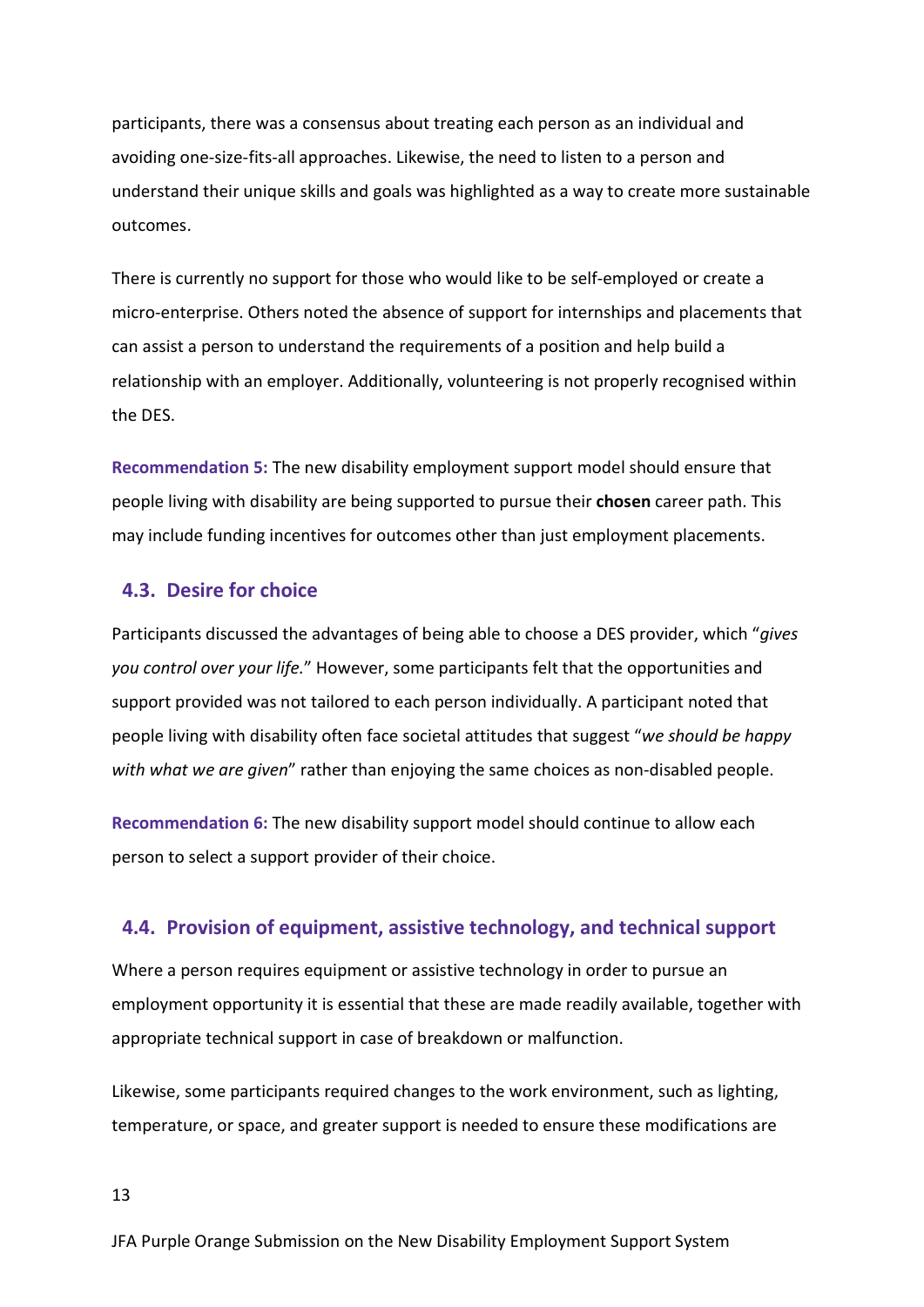made. Some of these changes can be funded through the Employment Assistance Fund, however there is often little understanding of this program and what it can be used for.

Recommendation 7: The new disability employment support model should provide a more streamlined approach to support, that does not require the application for funding from multiple agencies.

#### 4.5. Challenges of unclear requirements and disincentives

Some participants indicated that the requirements under the current system are not clear, particularly for people that are receiving payments such as DSP.

Reporting requirements are currently inflexible. For example, income reports are required on a particular day, which may not align with a person's payslip, and this creates unnecessary administrative burden. Some people also reported that they are limiting their hours work to avoid this stress and confusion and the risk of having their payments cut off.

Recommendation 8: The new disability employment support model should have consideration to other systems that people living with disability interact with to reduce administrative burden and employment disincentives.

# 5. Priorities for a new disability employment support model

Creating and maintaining suitable employment opportunities within mainstream workplaces is the best way to advance the Personal Material Capital of people living with disability.

A more holistic approach in which the new disability employment support model is better integrated with other support services could assist in achieving better outcomes. Sustaining employment can be extremely difficult if other essential needs, such as healthcare, housing, education, food, access to support workers and/or childcare, are not being fulfilled.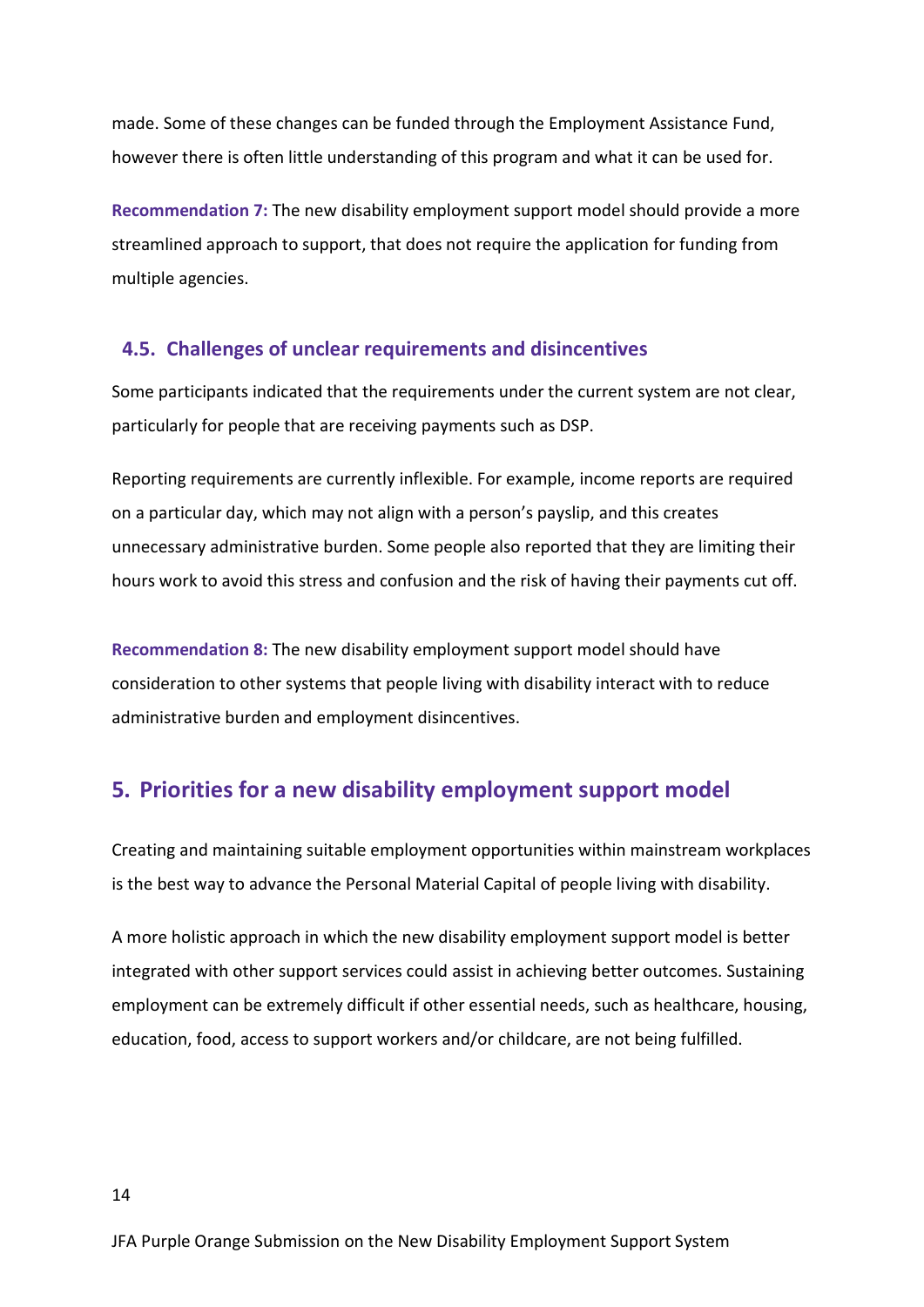#### 5.1. People living with disability leading the way

It is essential that people living with disability are engaged in the development and implementation of a new disability employment support system. It is through their experiences, insights and ideas that a new system can be developed and implemented in the most impactful way. While running consultations to enable people to have a voice is important, a greater emphasis on leadership from people living with disability is needed.

Recommendation 9: Establish an advisory/oversight group comprising of people living with disability to be key decision makers throughout the development and implementation of the new disability employment support system.

#### 5.2. Workforce development

Some participants in our focus group felt that the current DES workforce is not wellequipped to support their needs and that the onus is on them to educate staff. Participants felt that DES staff should have greater understanding of specific disabilities and the workplace barriers that this may create.

The new disability employment support system needs to ensure that people working in this sector have the appropriate skills to drive the outcomes of the new system. Participants talked about the importance of good communication skills, organisation skills and being approachable and welcoming as key attributes needed for effective staff. Many participants also talked about the importance of staff being good problem solvers and being open to innovation and creativity.

Providers leading by example and employing people living with disability was also seen as a positive step in workforce development. Bringing lived experience to the role provides advantages regarding insights and understanding and also provides a role model for other people living with disability seeking work.

Recommendation 10: The new disability employment support model should require funded providers to meet minimum employment targets for employees living with disability.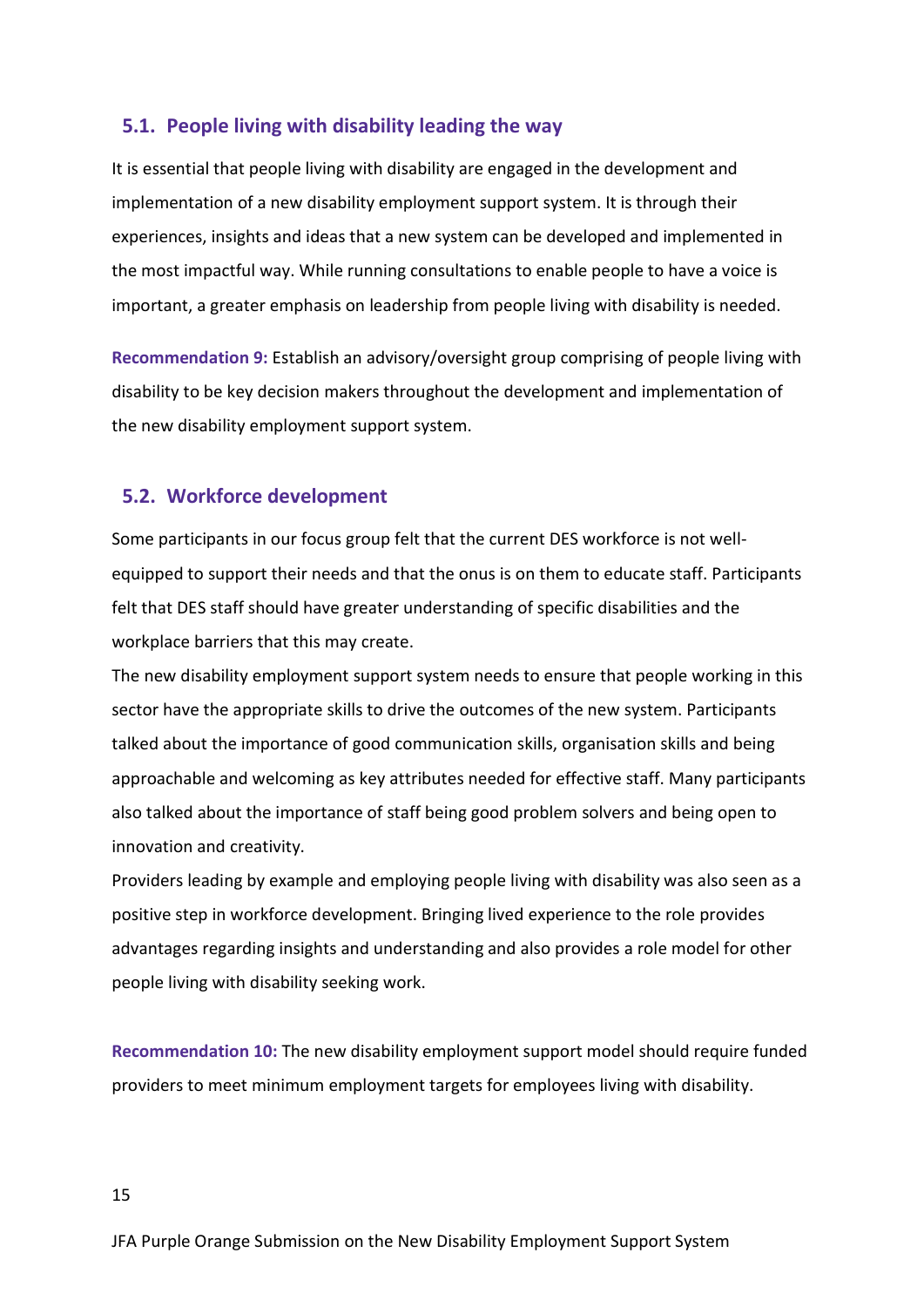Recommendation 11: The new disability employment support model should require staff working in the sector to undertake training that is developed by people living with disability.

#### 5.3. Access

The new disability employment support system should be accessible for any person living with a disability, with needs that impact their work situation. Restricting access based on work capacity and income support status denies appropriate support for people in the community.

Recommendation 12: The new disability employment support model should be accessible for any person living with disability.

#### 5.4. High quality supports and services

The new disability employment support system needs to focus on providing high quality supports and services that are tailored to the individual. Through our work with DES providers and employers, we have seen that on-the-job support creates stronger and more sustainable outcomes than wage subsidies offered by DES providers. While wage subsidies for employers may provide an easy incentive for some employers, these incentives do little in terms of valuing the skills of the employee with disability and do not work to build the skills and attitude of the employer. Further examination of the quality of outcomes is needed, including an examination of the support provided that led to the outcome.

While some participants in our focus groups felt that specialist providers could increase employment outcomes, there was some caution around this due to a risk of it creating segregation. One participant suggested that having specialists in universal providers may be preferable.

Recommendation 13: The new disability employment support model should measure quality of outcomes, rather than just count outcomes.

Recommendation 14: A review of the effectiveness of wage subsidies in driving quality outcomes should be undertaken.

16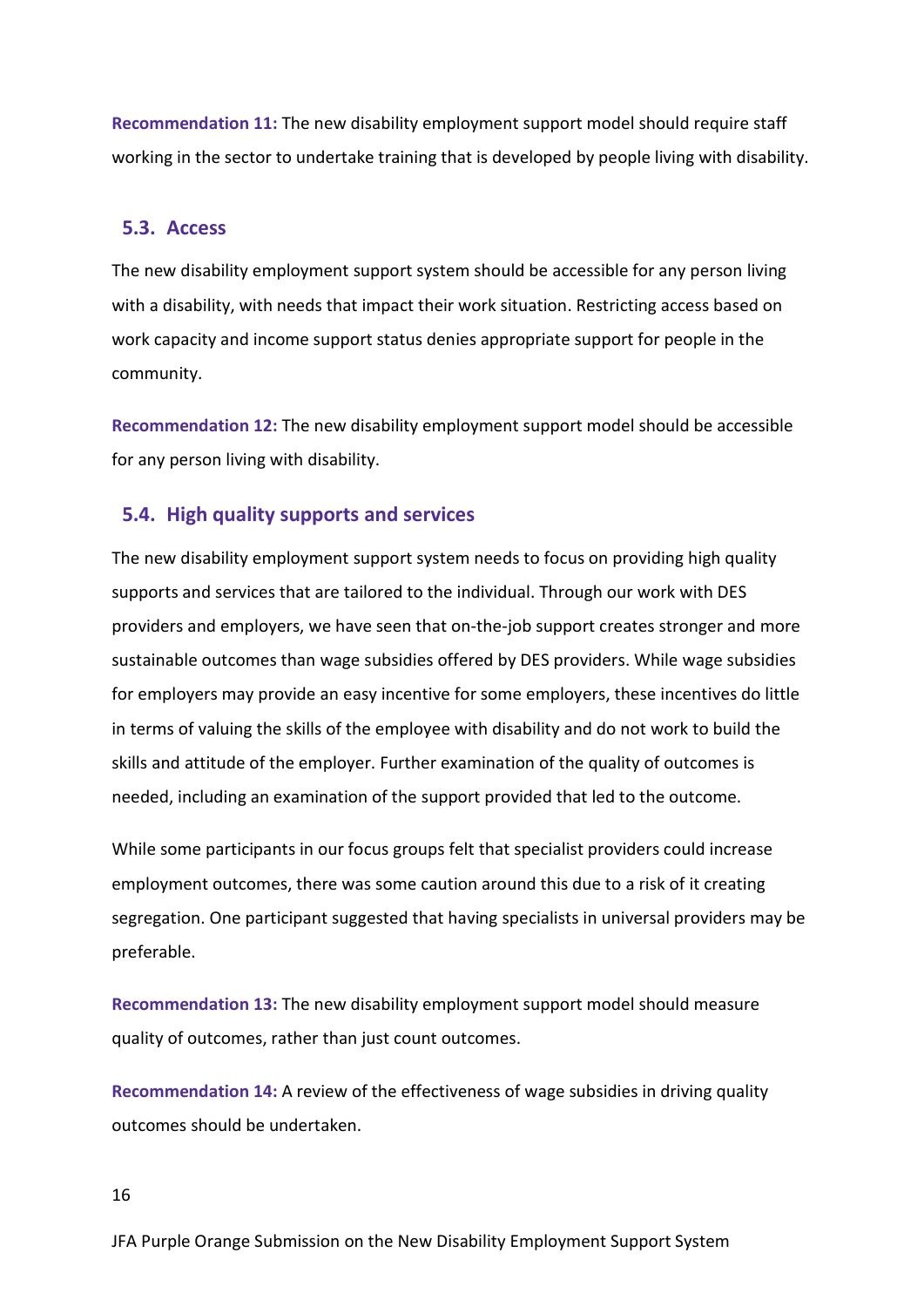# 5.5. Accountability and transparency built into new model

The new disability employment system needs to ensure it is meeting the outcomes it sets out to achieve. When asked about what success would look like, participants said:

- People living with disability would no longer have barriers to employment, they would be flourishing in careers of their choice and more broadly, thriving in the community.
- Communities would be more diverse and attitudes towards disability and inclusion would be changed.
- Employers will appreciate the unique values that people living with disability bring to the workforce and will change their approaches to enable these placements.
- Service providers will see an increase in client satisfaction, people living with disability will be seen as individuals and effective communication will be the norm.
- The government will see higher levels of people living with disability employed in mainstream employment and contributing to the economy. This will result in savings for government, along with better outcomes for the disability community.

The new disability employment model needs to measure satisfaction and retention in positions. Participants felt that outcomes are often focussed on getting people into a job and emphasis is not given to the quality of the outcome. While quantitative data is important in measuring the success of the new system, participants would also like to see qualitative data that explores satisfaction levels.

# 5.6. Support for employers

#### 5.6.1. Education

Participants talked about the importance of training and education for employers to enable them to engage and support people living with disability in their workplace. They also highlighted the importance of this training and education being made available to everyone, not just those in access and inclusion roles.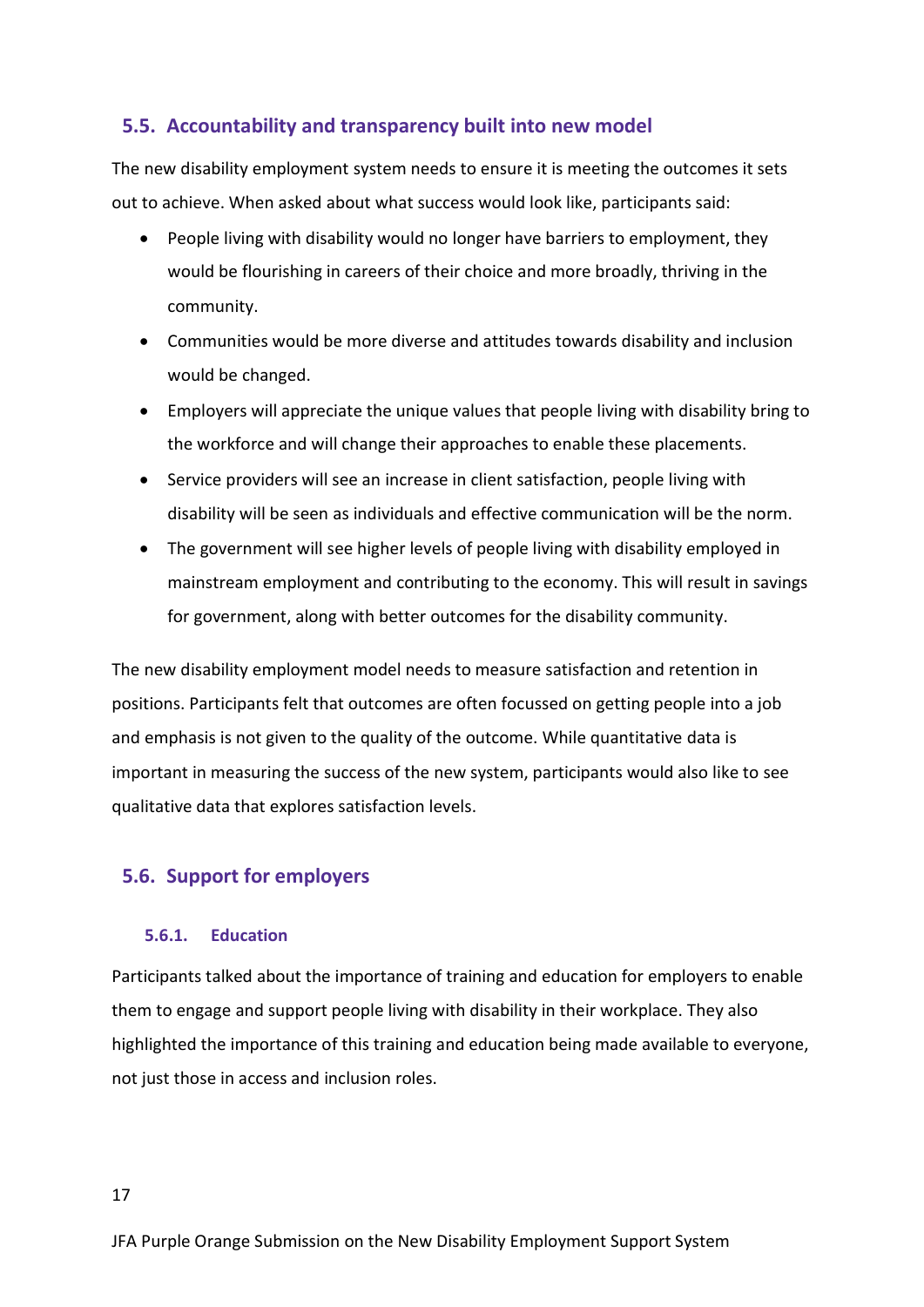One participant talked about DES providers leading the way and employing people living with disability in key roles engaging with employers. This approach models the behaviour that we want to see and demonstrates what is possible.

Some participants talked about their experiences delivering training programs to employers and the importance that this training was developed and delivered by people living with disability.

#### 5.6.2. Intensive support for employers

Through our work with employers and DES providers, we have seen the importance of providing intensive and ongoing support for employers to keep them going as they come up to barriers. From what we have seen, the current support provided through DES doesn't provide the level of support needed. The new disability employment support system needs to provide for greater levels of support for employers. This may be in the form of mentoring or Community-of-Practice models to provide more tailored support to different industries. We note that some of these initiatives funded through the ILC process, however it is unclear how this work links back to the new disability support system.

Recommendation 15: The new disability employment support model should include training and support for employers, designed and delivered by people living with disability.

#### 5.7. Support for young people

There needs to be improvements made to transitional arrangements for young people completing school, higher education, or training. The option to engage with employment support providers earlier would assist the transition into employment. Research shows the importance of getting young people into work as soon as possible and restricting access to employment supports for this cohort has the potential to impact on their employment prospects long term.

18 We are currently working with schools in SA to deliver a workshop series to Year 9 students, teachers and parents around career planning and employment expectations. This program also includes a mentoring component run by young people living with disability. Through